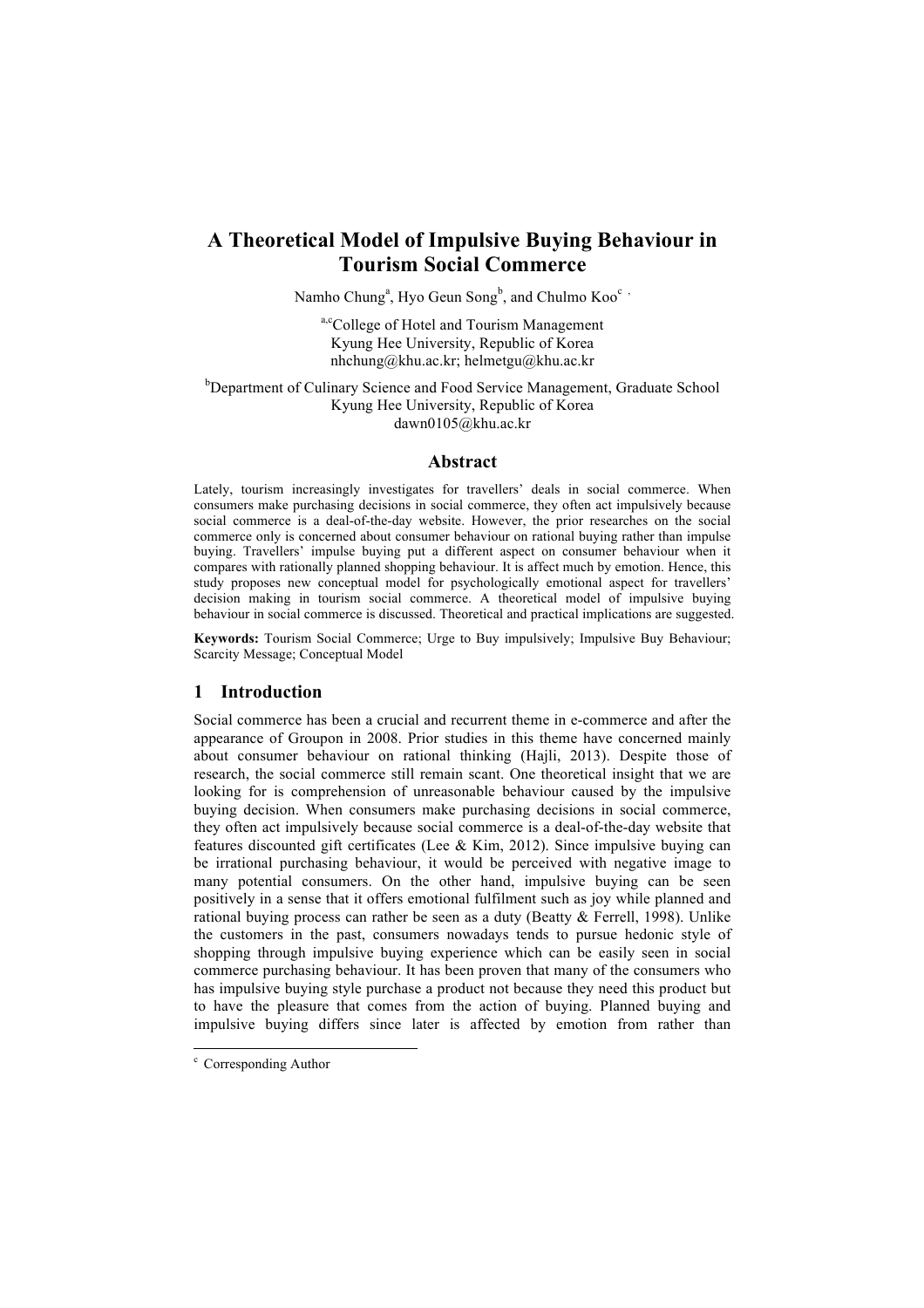reasonable thinking. Therefore, existing studies that are based on rational thinking purchasing process is not suitable to explain the impulsive buying behaviours. To understand impulsive buying behaviour, studies based on both psychological and emotional patterns on impulsive buyers are necessary to be investigated. Hence, we will focus on the emotional aspect of the consumers (i.e., travellers).

We will study on product in the context of tourism. At social commerce variety of tourism products exists, such as restaurants, hotels, performances, and travel. Tourism products are more appropriate subject on study of scarcity message in social commerce, since they are usually timely sensitive and small units in every deal and under a limitation of time, purchaser of tourism products in social commerce seems to be more pressured. Thus, objectives of this study are following. First, we will investigate the elements including scarcity message that affect the tourism product buyers' emotion in social commerce environment. Second, then, we will develop a conceptual model, which provides to visualize the effects that social commerce environment in tourism has on impulsive buying behaviour. This research provides not only theoretical understanding on tourism product buyers' behaviour but also discuss practical insights to the marketing managers.

# **2 Theoretical Background**

## **2.1 Impulsive Buying Behaviour**

Reasonable buying and impulsive buying differs in a point that reasonable buying normally requires complex process when impulsive buying is rather a simple decision made from being exposed to emotional stimulation. Therefore, in impulsive buying, one does not consider other alternative options or information search phase (Rook & Hoch, 1985). Early studies on impulsive buying cognize unplanned purchase as an equivalent concept. An example can be a study of impulsive studying done by Stern (1962) which regarded impulsive buying concept equal to unplanned purchase.

Nonetheless, later studies does not recognize unplanned buying as a same concept to impulsive buying. Weinberg & Gottwald (1982) mentioned that impulsive buying is in fact an unplanned behaviour but that does not mean unplanned buying is always impulsive. Further they asserted that impulsive buying is an action that is decided by consumers' emotional side, cognitive side, and instinctive side. Impulsive buy behaviour goes through urge to buy process and impulsive buy behaviour process. Impulse behaviour take place after experiencing an urge and when thoughts on the purchase is not thoroughly done. To clarify, impulse purchase behaviour happens after buyers experience urge to buy impulsively (Beatty & Ferrell, 1998).

Urge to buy impulsively is a type of spontaneous emotion. This means, when buying a product one will not think thoroughly about the need of the product. Rather, it will result in immediate purchase to satisfy the buying duty which naturally leads to impulse purchase behaviour (Verhagen & Van Dolen, 2011). These spontaneous emotions will hinder the customers to plan constructively on alternatives and attract people to impulse purchasing behaviour (Lee et al, 2009). First of all, looking at the previous studies on shopping environment it is said that there are factors that accelerate the purchasing behaviour in Internet. For example, they are easy to access,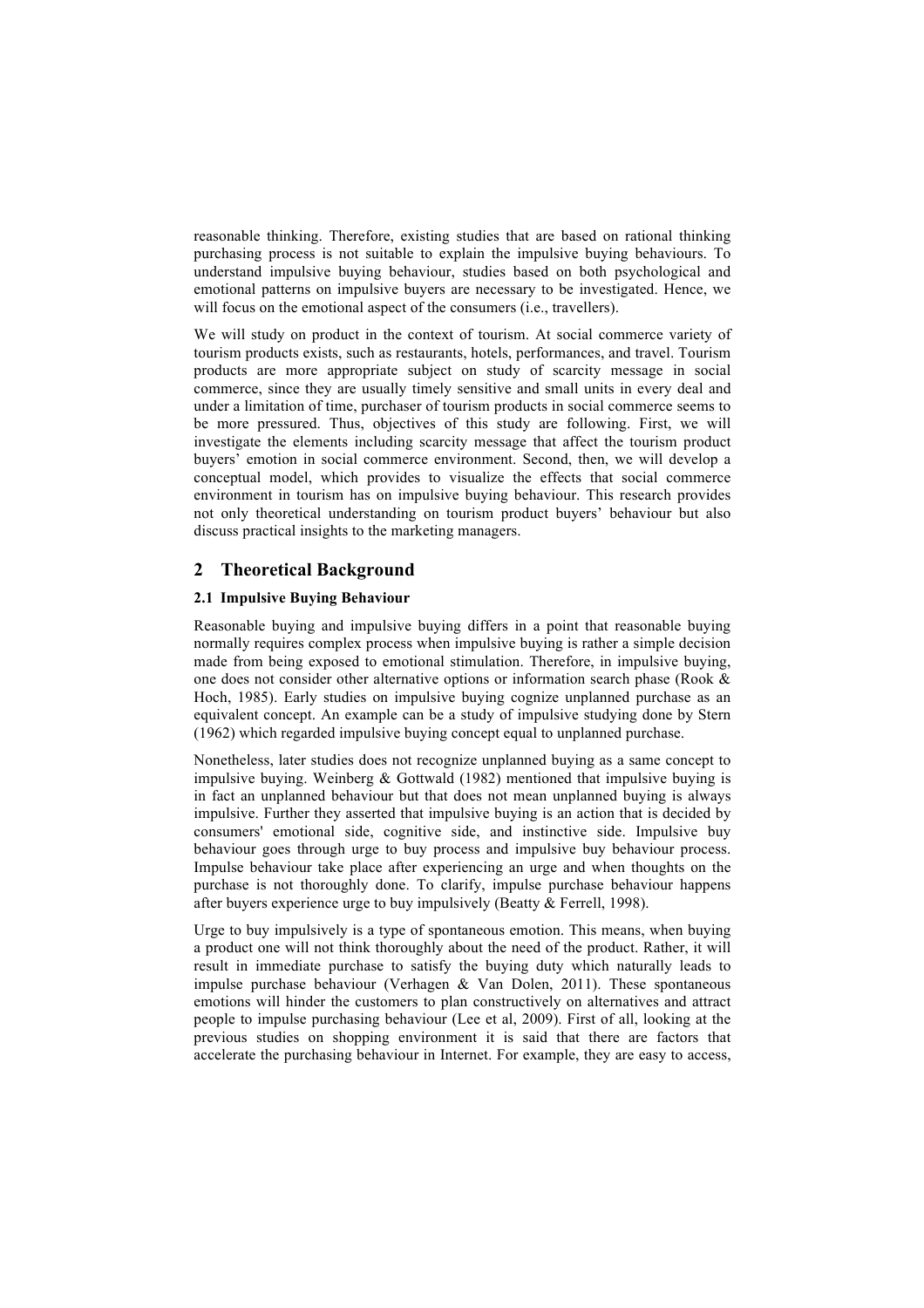variety of products, and promotion (Koski, 2004). As online sites are easy to use, provide various products, and offers lower price there is higher possibility for impulsive buying. Nonetheless, according to Weinberg & Gottwald (1982), consumers' emotion plays a vital role in impulsive buying behaviour. Verhagen & Van Dolen (2011) investigated how convenience and representational delight go through urge to buy impulsively eventually leads to impulsive buy. In addition, Parboteeah et al. (2009) studied on how website characteristics influence consumers' urge to buy impulsively

## **2.2 Social Commerce and Scarcity Message**

Social commerce is an online business system based on social networking service. Ever since the appearance of Groupon in 2008 at the U. S, market has been expanding globally. There are a few social commerce elements mentioned in wikipedia to keep in mind while utilizing persuasive social commerce effectively. There are some studies on other elements except scarcity message, especially social features (Stephen & Toubia, 2010). But, study that is done on scarcity message is hard to be found.

Scarcity message is a method to accelerate the buying process by alarming consumers that there are limited possibility of buying a specific product (Lynn, 1989). This notice will increase psychological pressure of the buyer which can promote the purchase. Analysing previous studies that are done on scarcity message, it can largely be distinguished into limited quantity and limited time. Limited quantity is to limit the number of the products that can be bought, and limited time is to limit the time products can be bought. So, Scarcity message is a method of expressing messages to customers by limiting the products quantity and time which will increase the value and attractiveness of certain product or service (Cialdini, 1985).

Unlike other product in social commerce, tourism items are limited in production. That is because a space where service of tourism items can be provided is limited (i.e., hotel room). Therefore, there are limited varieties of products in small quantity. When products are provided in small quantity, sensitivity on limited quantity is inevitable. Since tourism products are provided in small quantity to start with, consumers easily recognize the scarcity of the quantity which leads to impulsive buying behaviour. In addition, tourism products cannot be opaque. Therefore it has to be sold by the designated time or before. Due to its perishability, consumers (i.e., travellers) feel pressure to buy for the limited product due to feel scarcity. This study will give us an understanding how the scarcity by limiting the quantity and time can affect customers' impulsive buying behaviour. Therefore, recognized scarcity message was measured as impulsive buying behaviour's external cognition elements.

# **3 Conceptual Model of Impulsive Buying Behaviour**

Attitude of consumer toward buying is formed generally as following steps: 'cognition  $\rightarrow$  emotions (affect)  $\rightarrow$  behaviour'. Therefore, this study suggests a conceptual model on how cognition affects emotion and how emotion affects the behaviour. Based on study of Hong and Tam (2006), this study separates cognition into two types of perception. One is general perception that consists of technology acceptance model (TAM)'s variables. Second, there is a specific perception that can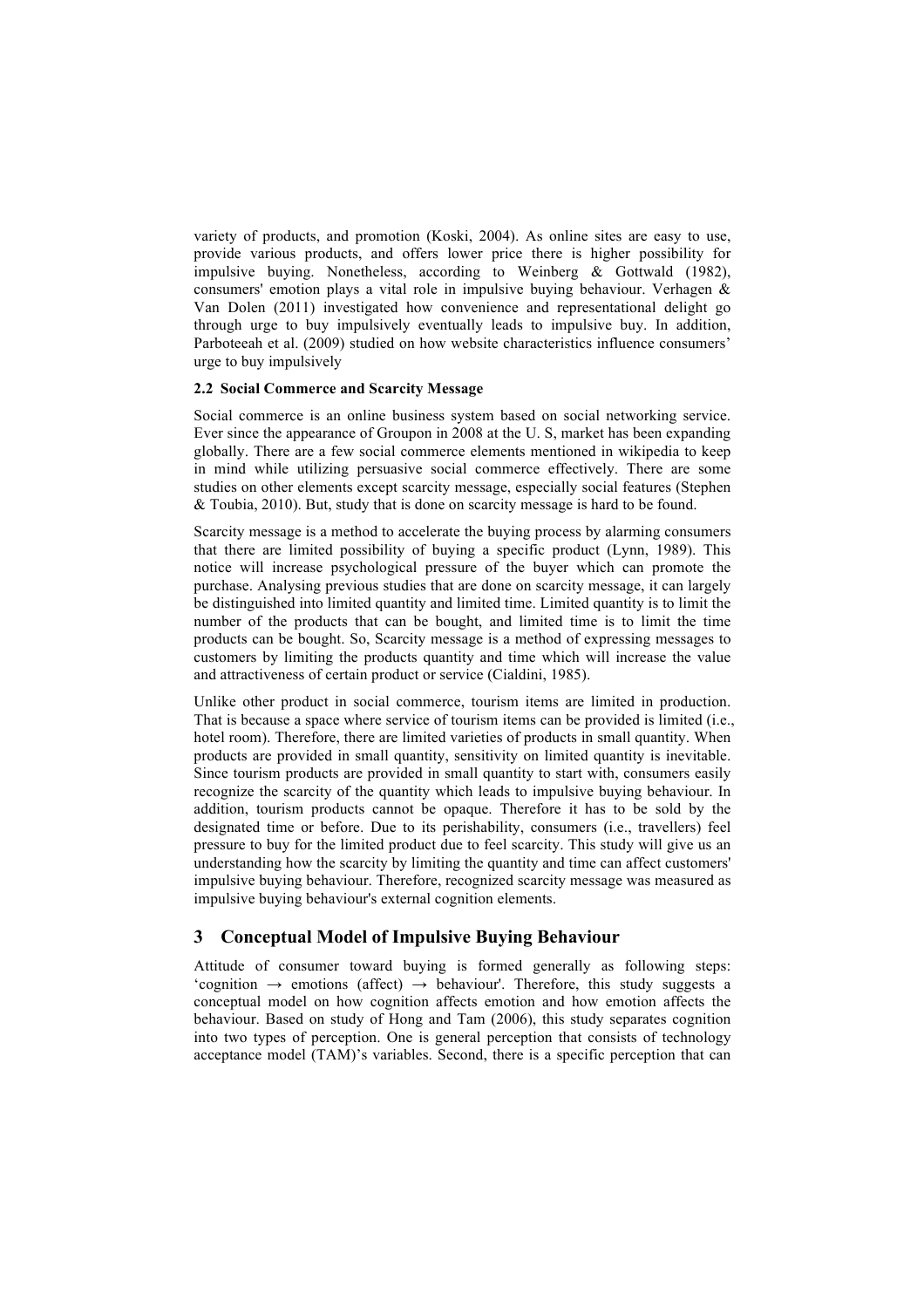be shown distinctively in social commerce environment. From Davis et al. (1992), this study borrows two variables, perceived ease of use and perceived enjoyment. First of all, perceived ease of use at social commerce's site has great importance to users. Since, ease of use creates positive emotion to the customers (Verhagen & Van Dolen, 2011). Positive assessment is made on perceived ease of use it will lead an affirmative effect on positive emotion like urge to buy. Perceived enjoyment can also be seen as an important factors to the users. Many people actually utilize online shopping to feel pleasure. In addition, under specific perception that social commerce provides, there are perceived discounted price (Gupta  $\&$  Kim, 2009). Business operator for online shopping sites uses the discounted price as a strategy to accelerate purchase (Lepkowska, 2004). Therefore, due to the sensitivity that consumers have, discounted price can bring huge positive effect.

This study newly adds scarcity message to the specific perception. Scarcity is when consumers recognize the scarcity value of a product or service due to its limitation it carries (Lynn, 1989). Prior studies have shown that purchase limitations are used as informational cues by consumer (Aggarwal et al., 2011). Two types of scarcity messages are generally used by practice: limited time (e.g., "Sales ends today") and limited quantity (e.g., "Only 50 units available at this price"). This cause the rise in impulsive emotion toward certain product or service accelerating the purchasing decision (Aggarwal et al., 2011). Many social commerce sites such as Groupon is already using scarcity message to increase impulsive buying behaviour. When consumers are using social commerce, they do not have sufficient time to search for alternatives due to the pressure they receive from time and quantity limitation. As a result, consumers easily feel urges to buy impulsively which enables impulsive behaviour to occur. Therefore, this study suggest conceptual model such as Figure. 1.



**Figure. 1** Tourism Social Commerce Conceptual Model

## **4 Concluding remark**

Recently, social commerce in mobile market is rapidly expanding to diverse industries. Due the expansion the mobile market, sales in social commerce are paid attention to. Considering on tourism products such as restaurant, travel items, and lodging coupons at social commerce, tourism research about social commerce are rare and research should be conducted for tourism social commerce. This study elaborates